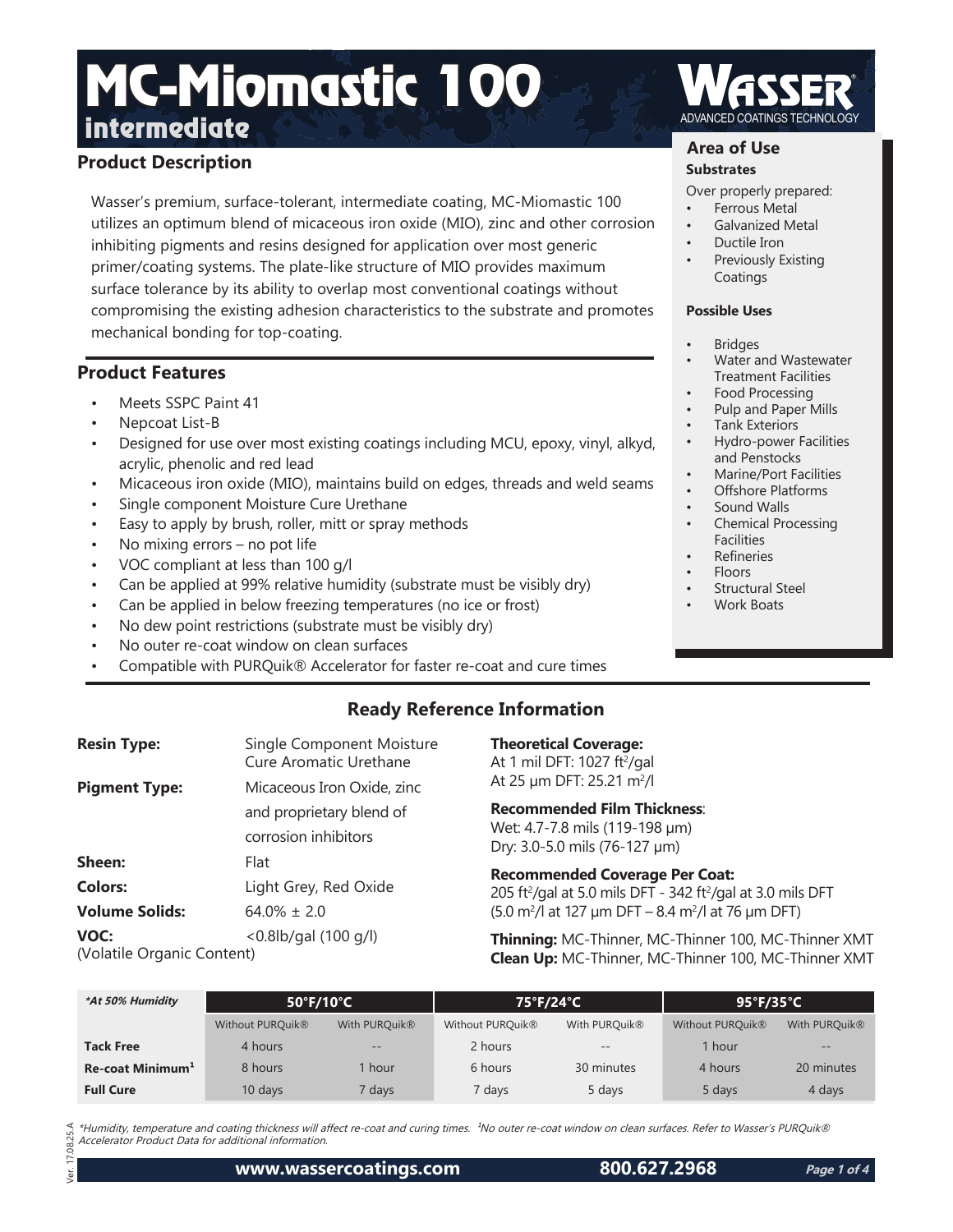## **Recommended Systems**

### **Ferrous Metals (Overcoat):**

| 1st Coat: MC-Miozinc 100           | 3.0-5.0 mils DFT   |
|------------------------------------|--------------------|
| Or MC-Miozinc 100 (Spot Prime)     |                    |
| 2nd Coat: MC-Miomastic 100         | 3.0-5.0 mils DFT   |
| 3rd Coat: Polyflex 102 Rapid Thane | 6.0-10.0 mils DFT  |
| Total System DFT:                  | 12.0-20.0 mils DFT |
|                                    |                    |

### **Ferrous Metals (Full Removal):**

| 1st Coat: MC-Zinc 100<br>2nd Coat: MC-Miomastic 100<br>3rd Coat: MC-Ferrox A 100<br>(Nepcoat List-B)                                | 3.0-5.0 mils DFT<br>3.0-5.0 mils DFT<br>2.0-4.0 mils DFT |
|-------------------------------------------------------------------------------------------------------------------------------------|----------------------------------------------------------|
| Total System DFT:                                                                                                                   | 8.0-14.0 mils DFT                                        |
| 1st Coat: MC-Miozinc 100<br>2nd Coat: MC-Miomastic 100<br>3rd Coat: MC-Ferrox A 100<br>Or MC-Luster 100                             | 3.0-5.0 mils DFT<br>3.0-5.0 mils DFT<br>2.0-4.0 mils DFT |
| Total System DFT:                                                                                                                   | 8.0-14.0 mils DFT                                        |
| 1st Coat: MC-Universal 100<br>2nd Coat: MC-Miomastic 100<br>3rd Coat: MC-Ferrox A 100<br>Or MC-Luster 100                           | 3.0-5.0 mils DFT<br>3.0-5.0 mils DFT<br>2.0-4.0 mils DFT |
| Total System DFT:                                                                                                                   | 8.0-14.0 mils DFT                                        |
| <b>Galvanized Metal:</b><br>1st Coat: MC-Miomastic 100<br>2nd Coat: Polyflex 102 Rapid Thane 6.0-10.0 mils DFT<br>Total System DFT: | 3.0-5.0 mils DFT<br>9.0-15.0 mils DFT                    |
| 1st Coat: MC-Miomastic 100<br>2nd Coat: MC-Ferrox A 100<br>Or MC-Luster 100                                                         | 3.0-5.0 mils DFT<br>2.0-4.0 mils DFT                     |
| Total System DFT:                                                                                                                   | 5.0-9.0 mils DFT                                         |

\*Other Systems are available. Contact your Wasser Representative to answer any questions.

### **Compatible Coatings**

#### **Primers:** MC-Zinc 100 MC-Miozinc 100 MC-Ferroclad 100 MC-Prepbond 100 MC-Universal 100

**Topcoats:** MC-Ferrox A 100 MC-Luster 100 MC-Shieldcoat 100

Wasser Polyflex 102 Rapid Thane Wasser Polyflex 106 Wasser Polyflex 50 series Polyurea

## **Coating Accelerator**

PURQuik® Accelerator

## **Surface Preparation**

### **Ferrous Metal**

Apply to clean, dry, Wasser recommended primers. Refer to the primer Product Data for additional information.

### **Galvanized Metals**

Prepare surfaces using SSPC-SP1 Solvent Cleaning and SSPC-SP12/NACE No. 5 Low Pressure Water Cleaning methods to remove surface contamination. Supplement weathered galvanized surface preparation with SSPC-SP2 and SP3 Hand and Power Tool cleaning to remove excessive corrosion and impart surface profile on bare metal. Supplement new galvanized surface cleaning with SSPC-SP16 to impart surface profile and support mechanical adhesion.

### **Previously Existing Coatings**

Prepare surfaces using SSPC-SP12/NACE No. 5 Low Pressure Water Cleaning methods to remove surface contamination. Supplement SSPC-SP 12 LPWC with SSPC-SP1 Solvent Cleaning and SSPC-SP2 and SSPC-SP3 Hand and Power Tool clean areas of corrosion and loose or flaking paint (feather edges of sound, existing paint back to a firm edge). Spot prime clean, bare metal with Wasser recommended primer. Sand glossy surfaces to provide profile. Apply a test sample to a small area to determine coating compatibility.

## **Good Practices**

MC-Miomastic 100 is designed for application to tightly adhering, previously existing coatings. Apply a test sample to a small area to determine coating compatibility. Spot prime any areas cleaned to bare metal with a Wasser recommended primer.

New or weathered galvanized surfaces will accept MC-Miomastic as a prime coat when surfaces are properly prepared. The surface to be coated must be dry, clean, dull, and free from dirt, grease, oil, heavy rust, salts or any other surface contaminants that interfere with adhesion.

Ensure welds, repair areas, joints, and surface defects exposed by surface preparation are properly cleaned and treated prior to coating application.

When surfaces are cleaned to bare metal, areas of oxidation after surface preparation and prior to coating application, should be prepared to specified standard prior to applying the Wasser recommended primer. Consult the referenced standards, SSPC-PA1 and your Wasser Representative for additional information or recommendations.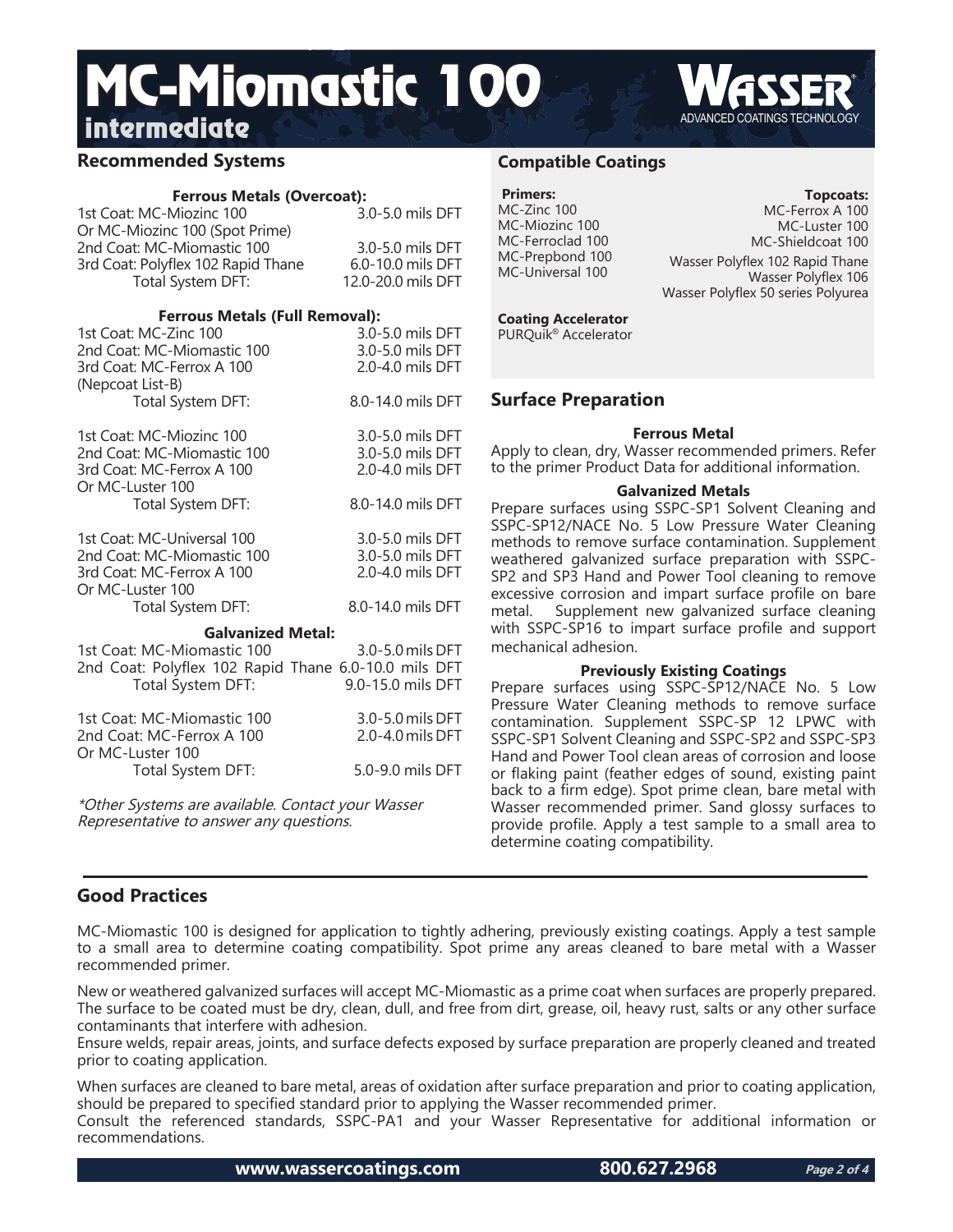

MC-Miomastic 100 can be applied by brush, roll, airless spray, mitt and conventional spray methods. Follow proper mixing instructions before applying.

### **Mixing:**

Material temperature must be 5°F above the dew point before opening and agitating. Power mix thoroughly prior to application. **Do not keep under constant agitation.** Apply a 3-6 oz solvent float over material to prevent moisture intrusion and cover pail.

### **Brush/Roller:**

Brush: Natural Fiber Roller: Natural or synthetic fiber cover Nap:  $\frac{1}{4}$ " to  $\frac{3}{8}$ " Core: Phenolic Reduction: Typically not required. If necessary, reduce with MC-Thinner 100, or MC-Thinner XMT.

### **Airless Spray:**

Pump Ratio: 28 - 40:1 Pressure: 2100 - 2800 psi Hose:  $\frac{1}{4}$ " to  $\frac{3}{8}$ " Tip Size: 0.013 - 0.019<br>Filter Size: 60 mesh (250  $60$  mesh (250  $\mu$ m) Reduction: Typically not required. If necessary, reduce with MC-Thinner 100, or MC-Thinner XMT.

### **Conventional Spray/HLVP:**

| Fluid Nozzle:                                           | E Fluid Tip      |  |
|---------------------------------------------------------|------------------|--|
| Air Cap:                                                | 704 or 765       |  |
| Atomizing Air:                                          | 45 - 75 lbs.     |  |
| Fluid Pressure:                                         | $15 - 20$ lbs.   |  |
| Hose:                                                   | 1/2" ID; 50' Max |  |
| Reduction: Typically not required. If necessary, reduce |                  |  |
| with MC-Thinner or MC-Thinner 100.                      |                  |  |

#### **Reducer:**

MC-Thinner, MC-Thinner 100, or MC-Thinner XMT. Reduction is typically not required. If desired, thin up to 15% with MC-Thinner or MC-Thinner 100. Thin in accordance with local and federal regulatory standards.

### **Clean up:**

MC-Thinner, MC-Thinner 100. If Wasser thinners are not available, use MEK, MIBK, Xylene, a 50:50 blend of Xylene and MEK or MIBK, or acetone for clean up only. Do not add unauthorized solvents to a Wasser coating.

## **Application Conditions**

**Temperature:** 20°- 100° F (-8°- 38° C). This temperature range should be achieved for ambient, surface and material temperature. Substrate must be visibly dry and frost free. On applications below 33° F (0.5° C), Steel temperatures should be 5°F above the dew point temperature. MC-Thinner 100 is recommended for spray application in temperatures above 90° F.

### **Relative Humidity:** 6% - 99%.

**Coating Accelerator:** PURQuik® Accelerator. See Wasser's PURQuik® Accelerator Product Data for information. (Do not accelerate when used as prime coat on concrete)

**Storage:** Store off the ground in a dry, protected area in temperature between 40 - 100<sup>o</sup>F (4 - 38<sup>o</sup>C). MCU containers must be kept sealed when not in use. Use a solvent float to reseal partial containers.

## **Certifications and Qualifications**

Meets SSPC Paint 41

VOC ≤0.8 lbs/gal (100gr/ltr) (National Standard for Industrial Maintenance Coating, Ozone Transportation Commission and SCAQMD Rule 1113 IM Coating effective 1/1/04)